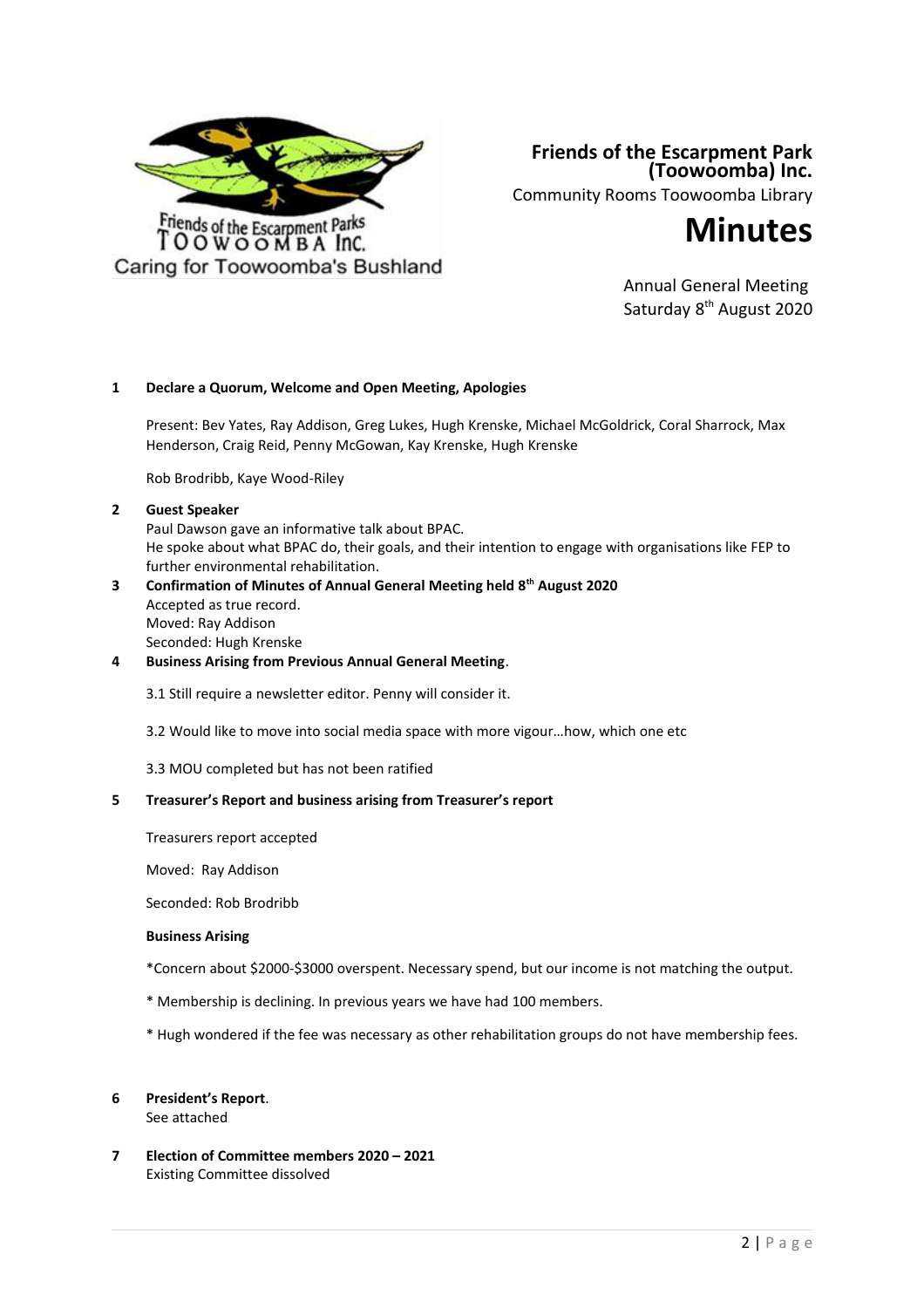Nomination Forms Submitted Election Results **President:** Rob Brodribb

**Treasurer:** Ray Addison Nominated by Hugh Krenske, Seconded by Kay Krenske

**Secretary:** Kaye Wood-Riley Nominated by Rob Brodribb, Seconded by Michael McGoldrick

#### **Safety Representative:**

No nomination was offered so the position stays vacant

## **Other members:**

Bev Yates Nominated by Rob Brodribb, Seconded by Kaye Wood-Riley Hugh Krenske Nominated by Ray Addison, Seconded by Kay Krenske Kay Krenske Nominated by Hugh Krenske, Seconded by Craig Reid

- **8 Appointment of Auditor if required** Auditor not required
- **9 AGM General Business**

8.1 Tree Planting 29<sup>th</sup> August. Going to ask Daniel if we can have a banner there to promote FEP.

8.2 Michael inquired about signs for the smaller parks. Rob assured him the signs are being produced now and will be distributed when we receive them.

8.3 Inquiry about official documents re: name change of Charmaine Ct. None have been received. Kaye will ring Taryn regarding this. Suggestion to have a BBQ to promote name change and promote FEP.

8.4 Kay spoke about how we can better communicate to all park coordinators re: what was going on in their parks. Suggestions will be discussed at the Planning Day. *Planning Day Agenda Item.*

8.5 Could we do more workshops, both in the parks and other venues, to promote the work being done and learn new skills*. Planning Day Agenda Item.*

8.6 Social Media query. Which platform and who might coordinate it. Facebook role that Shirley is doing needs to be a more formal position*. Planning Day agenda item*.

8.7 Hugh went through the data base and provided opportunity to ask questions.

8.8 Planning Day to be organised for Saturday 19<sup>th</sup> September. At the Library community rooms. All members welcome. Kaye will book room and send out an invitation.

#### **10 Next meeting**

Planning Day

19th September

10am – 2.00pm